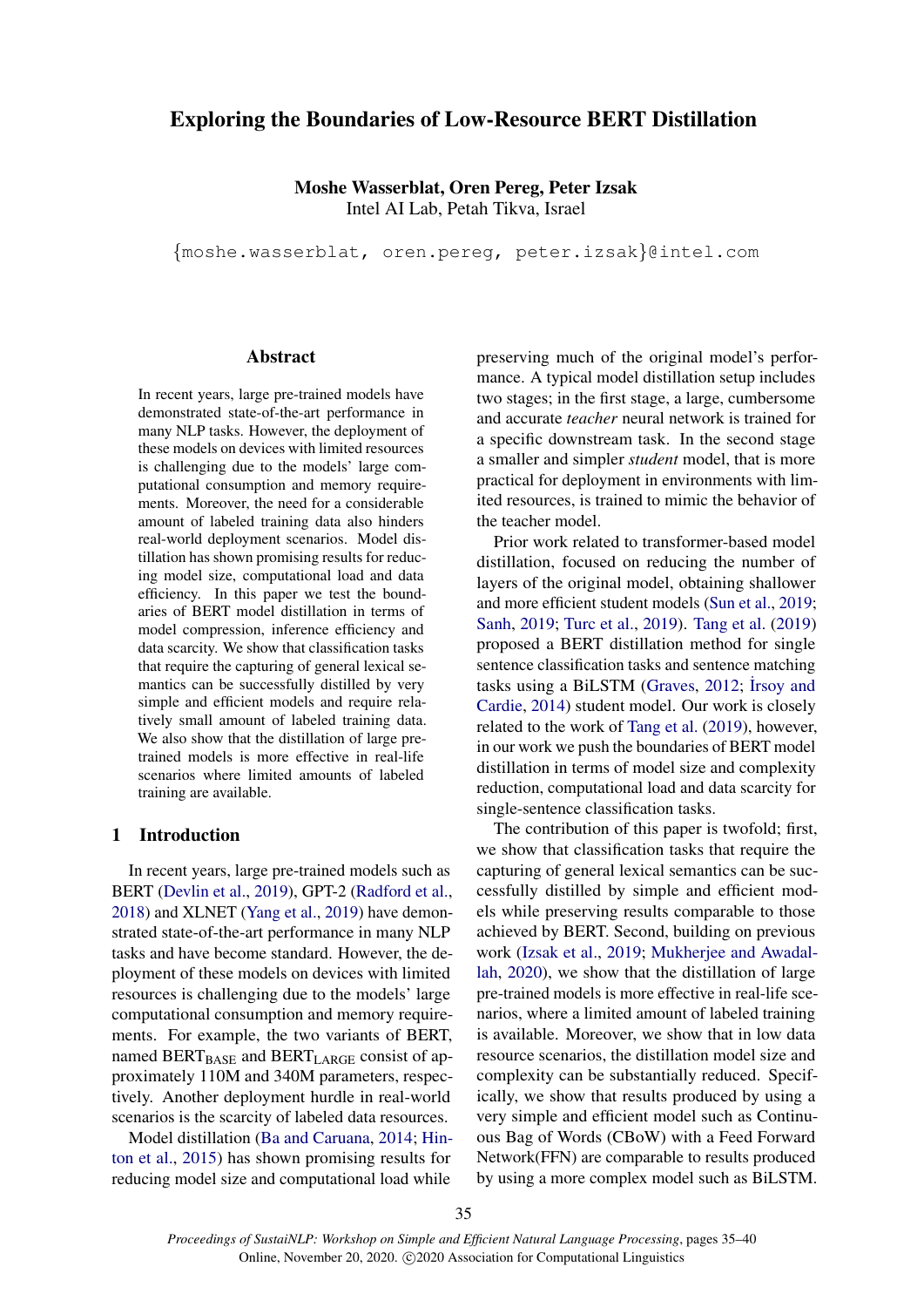## 2 Approach

The aim of a model distillation process is to use a large pre-trained *teacher* model to train a small and computationally efficient *student* model so it achieves accuracy comparable to that of the teacher model. In this section we describe the teacher and student model architectures (Sections [2.1\)](#page-1-0) and the distillation process (Section [2.2\)](#page-1-1).

# <span id="page-1-0"></span>2.1 Models Architecture

For the teacher model we chose the popular pretrained BERT model [\(Devlin et al.,](#page-4-0) [2019\)](#page-4-0). Specifically, we used BERT<sub>BASE</sub>, consisting of 110M parameters, and added a sentence-level softmax classification layer on top of BERT's CLS token output. The first step of the distillation process is to fine-tune BERT for a specific task using labeled data. In this step, we jointly fine-tune the parameters of BERT and the sentence-level classifier by maximizing the probability of the correct label, using the cross-entropy loss.

For student models we chose two nontransformer-based models whose neural architectures are shallower than BERT, and which contain considerably fewer parameters. The two student models are:

CBoW-FFN This simple student model is often used for very efficient text classification tasks based on sentence representation [\(Agibetov et al.,](#page-4-12) [2018;](#page-4-12) [Chen et al.,](#page-4-13) [2018\)](#page-4-13). The network consists of an internal embedding layer with embedding vectors of dimension  $d_{emb} = 16$ , followed by an average pooling layer and a Feed-Forward Network (FFN). The model contains approximately 80K parameters, meaning it is approximately 1375 times more compact than BERT<sub>BASE</sub>.

BiLSTM The BiLSTM network [\(Graves,](#page-4-8) [2012;](#page-4-8) [˙Irsoy and Cardie,](#page-4-9) [2014\)](#page-4-9) consists of a pre-trained embedding<sup>[1](#page-0-0)</sup> layer followed by two identical BiL-STM layers stacked one on top of another, and where the last hidden state of the second layer is followed by a FFN. The model contains approximately 685K parameters, meaning it is approximately 160 times more compact than BERT<sub>BASE</sub>.

Additional Models We also experimented with Convolutional Neural Networks (CNNs) [\(Kalch](#page-4-14)[brenner et al.,](#page-4-14) [2014\)](#page-4-14). However, BiLSTM performed better for the same model size.

<span id="page-1-2"></span>

| <b>Dataset</b> | Task          | T-train | S-train         | Test |
|----------------|---------------|---------|-----------------|------|
| <b>AGNews</b>  | topic         | 400     | 20 <sub>K</sub> | 7.6K |
| Emotion        | emotion       | 1000    | 50K             | 2K   |
| <b>IMDB</b>    | sentiment     | 1000    | 25K             | 25K  |
| $SST-2$        | sentiment     | 200     | $1M^*$          | 1.9K |
| CoLA           | acceptability | 1000    | $1M^*$          | 516  |

Table 1: Dataset descriptions and statistics. T-train represents the number of labeled samples used for training the teacher model (step 1) and S-train represent the number of unlabeled samples used for training the student model (step 2). <sup>∗</sup>Obtained using the data augmentation method described by [Jiao et al.](#page-4-15) [\(2020\)](#page-4-15).

## 2.2 The Distillation Process

The first step of the training process consists of fine-tuning the teacher model using the available labeled data. The second step of the distillation process is depicted in Figure [1.](#page-2-0) In this step the student model is trained using the unlabeled data. The unlabeled data is fed in parallel into both the fine-tuned teacher model and to the student model. Following [\(Tang et al.,](#page-4-7) [2019\)](#page-4-7), we only use the distillation loss which is calculated for each training batch by performing Mean Square Error (MSE) between the soft targets (logits) that are produced by the student and teacher models:

$$
L_{distill} = \frac{1}{N} \sum_{n=0}^{N} (y_s - y_t)^2
$$

where  $y_s$  and  $y_t$  are the logits produced by the student and teacher models, respectively.

### 3 Experimental Setup

#### 3.1 Datasets and Tasks

The goal of our work is to test the distillation boundaries in terms of model size compression, inference computation load and training data size of single-sentence classification tasks. We conducted experiments on five widely-used single-sentence classification datasets, as detailed below.

AGNews A topic classification dataset [\(Zhang](#page-5-1) [et al.,](#page-5-1) [2015\)](#page-5-1) that consists of internet news titles labeled with four categories: World, Entertainment, Sports and Business.

Emotion An emotion classification dataset [\(Sar](#page-4-16)[avia et al.,](#page-4-16) [2018\)](#page-4-16) that consists of Twitter posts labeled with any of six basic emotion categories: sadness, disgust, anger, joy, surprise, and fear.

<span id="page-1-1"></span><sup>&</sup>lt;sup>1</sup> We used Stanford GloVe embeddings [https://nlp.](https://nlp.stanford.edu/projects/glove/) [stanford.edu/projects/glove/](https://nlp.stanford.edu/projects/glove/)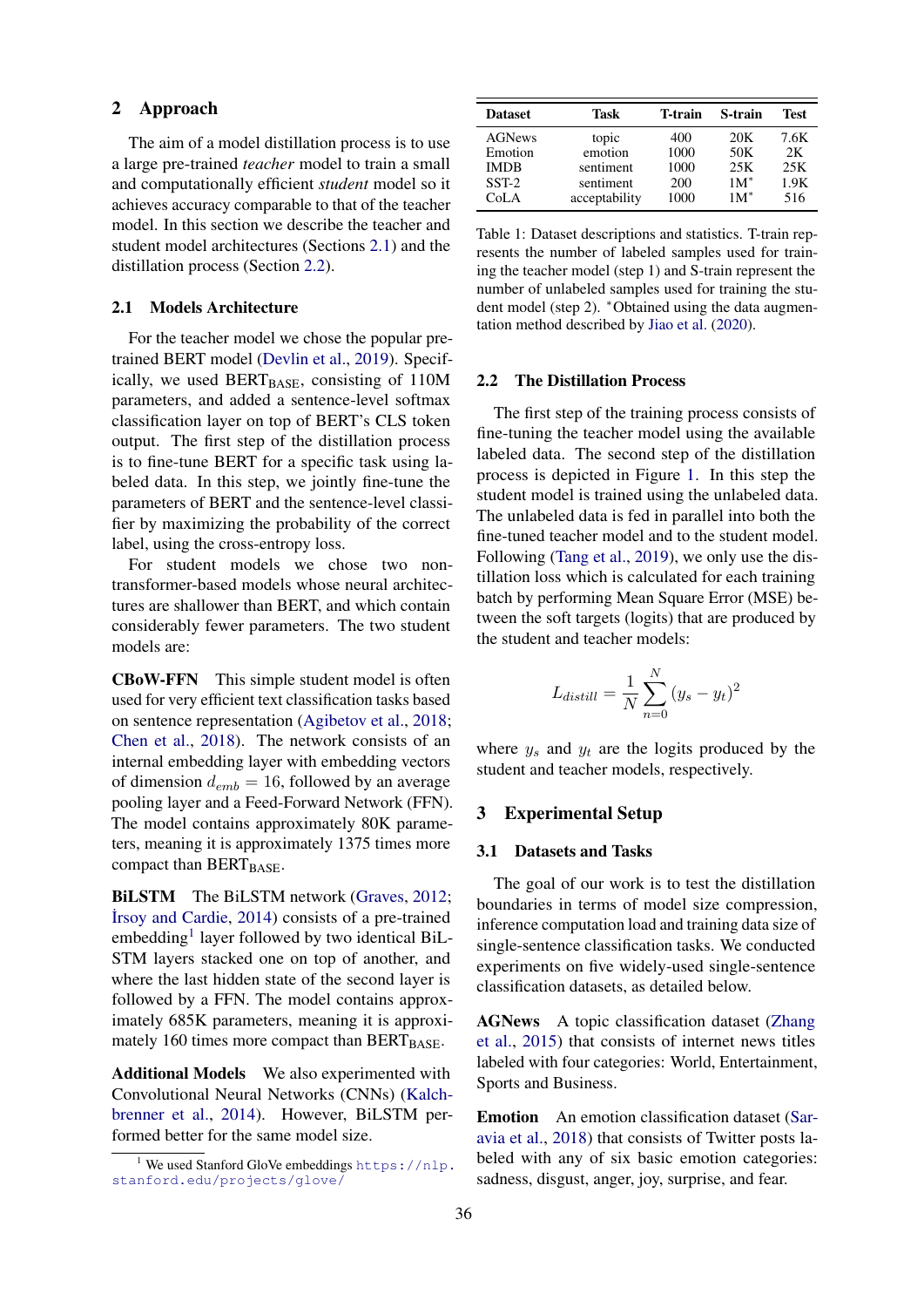<span id="page-2-0"></span>

<span id="page-2-1"></span>Figure 1: Student model training process. The student and teacher models process the unlabeled samples and generate logits for each example. Distillation loss is produced by calculating the Mean Square Error(MSE) between the logits of both models.

| Model                            | <b>AGnews</b> | <b>Emotion</b> | <b>IMDB</b>  | $SST-2$      |          | $CoLA$   Comp. ratio | Speedup     |
|----------------------------------|---------------|----------------|--------------|--------------|----------|----------------------|-------------|
| $BERT_{BASE}$                    | 87.3          | 82             | 88.3         | 83.5         | 56       | Χl                   | Χl          |
| <b>CBoW-FFN</b><br><b>BiLSTM</b> | 86.3<br>86.4  | 82<br>81.8     | 87.6<br>85.6 | 79.1<br>80.7 | 10<br>10 | x1375<br>x160        | x574<br>x40 |

Table 2: Low-data-resource distillation models comparison. For all datasets we report the F1 score except for CoLA, for which we report the Matthews Correlation Coefficient (MCC). Comp. ratio and Speedup<sup>[2](#page-0-0)</sup> represent the model size reduction ratio and inference speedup, respectively, in relation to  $BERT_{BASE}$ .

IMDB The Internet Movie Database (IMDB; [Maas et al.](#page-4-17) [2011\)](#page-4-17) comprises single sentences extracted from informal movie reviews for binary (positive/negative) sentiment classification.

SST-2 The Stanford Sentiment Treebank 2 (SST-2; [Socher et al.](#page-4-18) [2013\)](#page-4-18) comprises single sentences extracted from movie reviews for binary (positive/negative) sentiment classification. This dataset is part of the widely used General Language Understanding Evaluation (GLUE) benchmark [\(Wang](#page-4-19) [et al.,](#page-4-19) [2018\)](#page-4-19).

CoLA The Corpus of Linguistic Acceptability (CoLA; [Warstadt et al.](#page-5-2) [2018\)](#page-5-2) consists of English acceptability judgments drawn from books and journal articles on linguistic theory. Each sentence is annotated with whether it is a grammatical English sentence or not. This dataset is also part of the GLUE benchmark.

Table [1](#page-1-2) shows the dataset descriptions and statistics. In order to simulate a real-life data-scarce environment, we limited the labeled teacher model training set (T-train) size to no more than a thousand samples. It was shown that large amounts of data are needed for the teacher model to fully express its knowledge [\(Ba and Caruana,](#page-4-2) [2014\)](#page-4-2). For AGNews, Emotion and IMDB datasets, we used the available training data which is part of the datasets as unlabeled student training data (S-train). However, both SST-2 and CoLA datasets, do not contain sufficient amounts of training data, therefore, we use the data augmentation method described by [Jiao et al.](#page-4-15) [\(2020\)](#page-4-15) for generating unlabeled student training data (S-train).

# 3.2 Setup

We adopt the HuggingFace [\(Wolf et al.,](#page-5-3) [2019\)](#page-5-3) implementation of BERT-base (uncased) $3 \text{ model}$  $3 \text{ model}$ for the teacher model. We fine-tune the model for 3 epochs with learning rate of  $5e^{-5}$  and batch size of 16. The CBoW-FFN student model was implemented based on the model described by [Agibetov](#page-4-12) [et al.](#page-4-12) [\(2018\)](#page-4-12) with embedding size of 16 and word vocabulary size of 5000. The BiLSTM student model was implemented in a fashion similar to the model described by  $Chollet<sup>4</sup>$  $Chollet<sup>4</sup>$  $Chollet<sup>4</sup>$  with embedding size of 100 and with vocabulary size of 5000.

# 4 Results and Discussion

## 4.1 The Low Resource Scenario

Table [2](#page-2-1) shows low-data-resource scenario comparison between the accuracy of the two student

```
4https://keras.io/examples/nlp/
bidirectional_lstm_imdb/
```
<sup>&</sup>lt;sup>2</sup>Runnig on Intel(R) Xeon(R) CPU @ 2.30GHz, OS: Ubunto 18.04.3 LTS and Tensorflow 2.2 3[https://github.com/huggingface/](https://github.com/huggingface/transformers) [transformers](https://github.com/huggingface/transformers)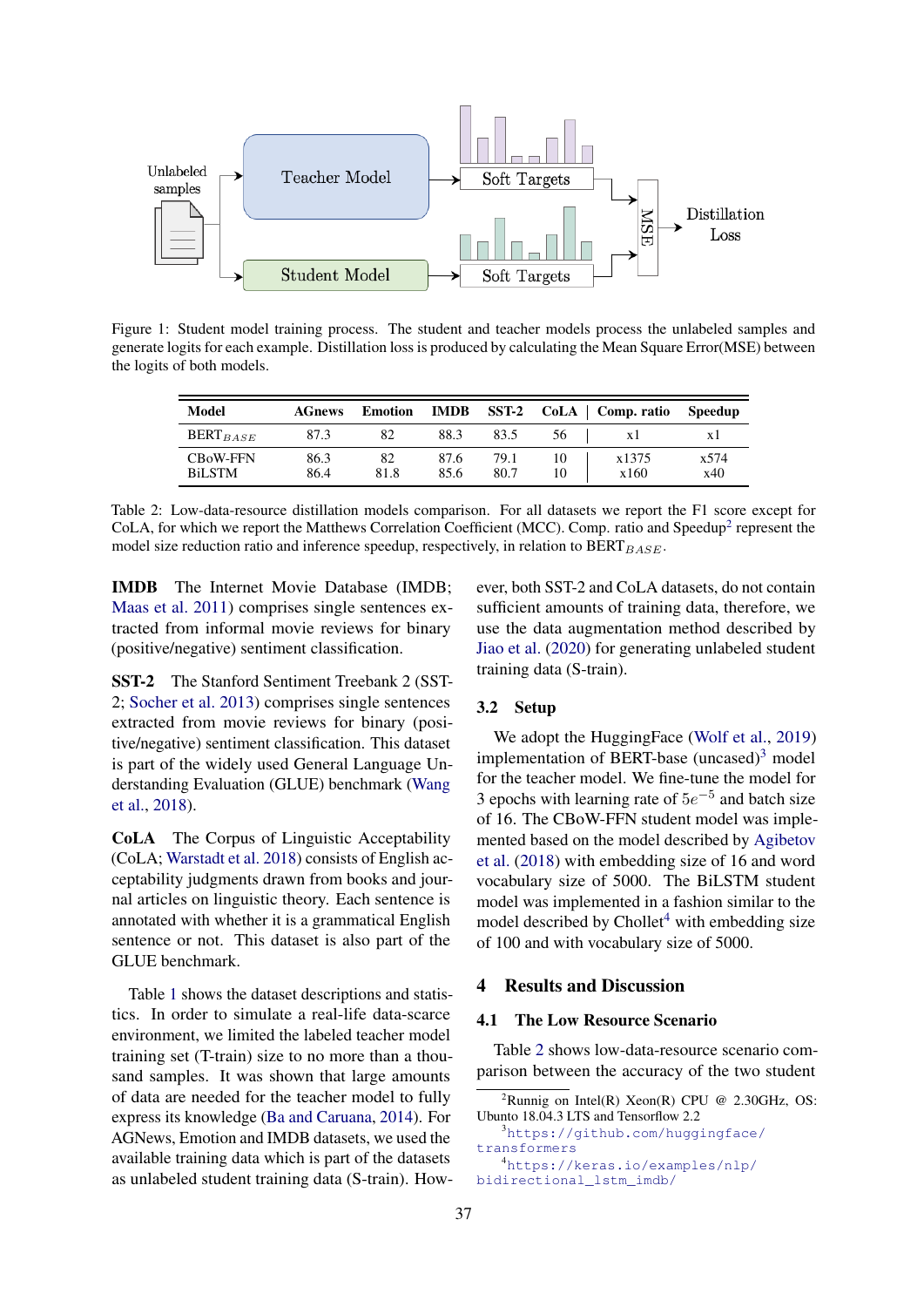<span id="page-3-0"></span>

| Model                     | <b>SST2-low</b><br>resource* | SST2-high<br>resource** |
|---------------------------|------------------------------|-------------------------|
| $BERT_{BASE}$             | 83.5                         | 91                      |
| <b>CBoW-FFN</b>           | 79.1                         | 82                      |
| <b>BiLSTM</b>             | 80.7                         | 86.1                    |
| $CBoW-FFN-NoDs^{\dagger}$ | 62.8                         | 81.2                    |
| BiLSTM-NoDs <sup>†</sup>  | 63.1                         | 78.8                    |

Table 3: F1 score comparison between low and high data resource scenarios for the SST-2 dataset. <sup>∗</sup>Teacher model training size = 200 samples. ∗∗Teacher model training size =  $6920$  samples. <sup>†</sup>No distillation.

models and the teacher model across the different datasets and tasks. Overall, the distilled models produced results that are competitive with the teacher model's results across all datasets and tasks except for the CoLA task. An interesting observation is that the relatively lightweight CBoW-FFN model's results are on-par with the BiLSTM results. A possible explanation for these results is that all of the tasks, with the exception of CoLA, require the detection of general lexical semantic features with relatively less emphasis on linguistic structure and contextual relations, therefore BERT's contextualoriented architecture has no advantage over the student models' architecture. The CoLA task, on the other hand, requires the detection of linguistic structure and contextual relations and this is where BERT's architecture excels and the student models' architectures are lacking.

# 4.2 Low Resource Vs. High Resource

Table [3](#page-3-0) shows an F1 score comparison between the two student models and the teacher model for low and high labeled data resource scenarios for the SST-2 dataset. The table also shows results for the student models when trained directly on the labeled data (non-distilled version).

Distilled Vs. Non-Distilled Models The results demonstrate that the student models trained using the distillation method (described in Section [2.2\)](#page-1-1), consistently outperform the baseline student models trained directly on the labeled data, proving the effectiveness of the distillation approach. However, and in accordance with the findings of [Izsak](#page-4-10) [et al.](#page-4-10) [\(2019\)](#page-4-10); [Mukherjee and Awadallah](#page-4-11) [\(2020\)](#page-4-11), it is also evident that the F1 score enhancement achieved by the distilled student models over the non-distilled models is higher in the low resource scenario than in the high resource scenario. Specifically, the F1 improvement between the distilled and non-distilled versions of the two student models in

the low resource scenario are 16.3% and 17.6%, vs. 0.8% and 7.3% in the high resource scenario.

Distilled Models Vs. BERT The results also show that in the high resource scenario case, where an abundance of labeled training data is available, BERT's accuracy advantage over the distilled models grows larger compared to the low-resource scenario. Specifically, the F1 score gaps between BERT and the student models in the high resource scenario are 9%, and 4.9%, respectively, whereas in the low resource scenario those gaps are only 4.4% and 2.8% respectively.

BiLSTM Vs. CBoW-FFN Another observation is that in the high resource case, the practical tradeoff between model complexity and accuracy becomes more salient. For example, the F1 score gap between CBoW-FFN and BiLSTM is merely 1.6% in the low resource scenario but reaches 4.1% in the high resource scenario. This observation aligns with the basic neural-networks phenomena that larger and deeper neural networks are able to represent the distribution of the data more accurately compared to smaller models when large amounts of data are available [\(Ng,](#page-4-20) [2018\)](#page-4-20).

Practical Implications The practical implications of these results is that distillation is more effective in real-life scenarios where limited amounts of labeled training data are available. In highresource scenarios, however, where an abundance of labeled training data is available, using deeper and more complex student models such as BiL-STM, or shallower transformer-based models, yields higher accuracies.

# 5 Conclusion

We showed that in low resource scenarios, it is feasible to distil BERT using very efficient models while preserving comparable results. However, the success of the distillation depends on the dataset and task at hand. Classification tasks that require capturing of general lexical semantics can be successfully distilled by very simple and efficient models; however, classification tasks that require the detection of linguistic structure and contextual relations are more challenging for distillation using simple student models. For future work, we aim to explore the impact of the datasets' linguistic structures on the distillation success and to develop dataset-related measurements [\(Arora et al.,](#page-4-21) [2020\)](#page-4-21) for predicting the success of the distillation in relation to different student models.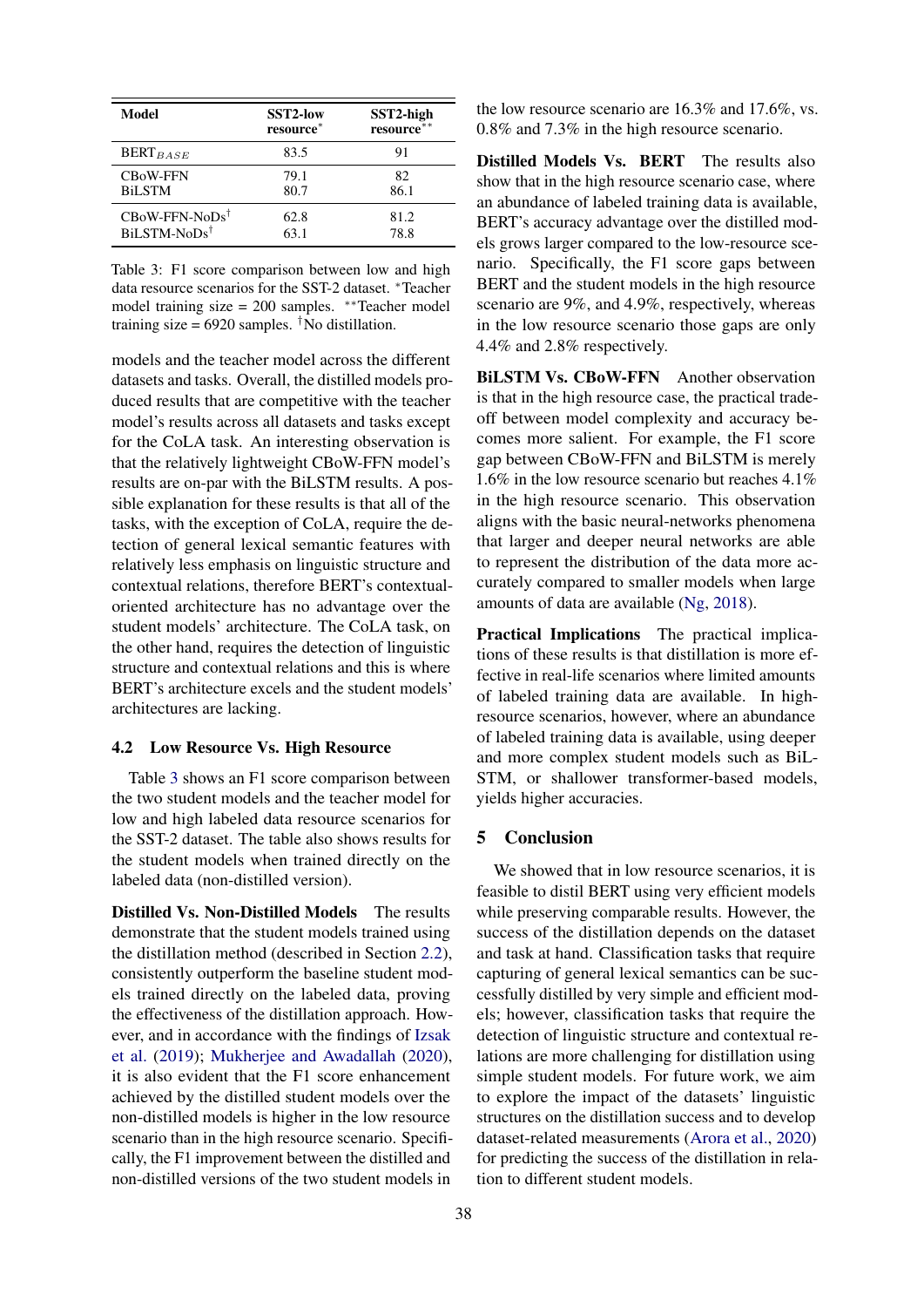## References

- <span id="page-4-12"></span>Asan Agibetov, Kathrin Blagec, Hong Xu, and Matthias Samwald. 2018. [Fast and scalable neural](https://doi.org/10.1186/s12859-018-2496-4) [embedding models for biomedical sentence classifi](https://doi.org/10.1186/s12859-018-2496-4)[cation.](https://doi.org/10.1186/s12859-018-2496-4) BMC Bioinformatics 19, 541.
- <span id="page-4-21"></span>Simran Arora, Avner May, Jian Zhang, and Christopher Ré. 2020. [Contextual embeddings: When are they](https://www.aclweb.org/anthology/2020.acl-main.236) [worth it?](https://www.aclweb.org/anthology/2020.acl-main.236) In *Proceedings of the 58th Annual Meeting of the Association for Computational Linguistics*, pages 2650–2663, Online. Association for Computational Linguistics.
- <span id="page-4-2"></span>Jimmy Ba and Rich Caruana. 2014. [Do deep nets really](http://papers.nips.cc/paper/5484-do-deep-nets-really-need-to-be-deep.pdf) [need to be deep?](http://papers.nips.cc/paper/5484-do-deep-nets-really-need-to-be-deep.pdf) In Z. Ghahramani, M. Welling, C. Cortes, N. D. Lawrence, and K. Q. Weinberger, editors, *Advances in Neural Information Processing Systems 27*, pages 2654–2662. Curran Associates, Inc.
- <span id="page-4-13"></span>Qingyu Chen, Yifan Peng, and Zhiyong lu. 2018. Biosentvec: creating sentence embeddings for biomedical texts.
- <span id="page-4-0"></span>Jacob Devlin, Ming-Wei Chang, Kenton Lee, and Kristina Toutanova. 2019. [BERT: Pre-training of](https://doi.org/10.18653/v1/N19-1423) [deep bidirectional transformers for language under](https://doi.org/10.18653/v1/N19-1423)[standing.](https://doi.org/10.18653/v1/N19-1423) In *Proceedings of the 2019 Conference of the North American Chapter of the Association for Computational Linguistics: Human Language Technologies, Volume 1 (Long and Short Papers)*, pages 4171–4186, Minneapolis, Minnesota. Association for Computational Linguistics.
- <span id="page-4-8"></span>Alex Graves. 2012. *[Supervised Sequence Labelling](https://doi.org/10.1007/978-3-642-24797-2) [with Recurrent Neural Networks](https://doi.org/10.1007/978-3-642-24797-2)*. Studies in Computational Intelligence. Springer, Berlin.
- <span id="page-4-3"></span>Geoffrey Hinton, Oriol Vinyals, and Jeff Dean. 2015. [Distilling the knowledge in a neural network.](http://arxiv.org/abs/1503.02531) Cite arxiv:1503.02531 Comment: NIPS 2014 Deep Learning Workshop.
- <span id="page-4-9"></span>Ozan İrsoy and Claire Cardie. 2014. [Opinion mining](https://doi.org/10.3115/v1/D14-1080) [with deep recurrent neural networks.](https://doi.org/10.3115/v1/D14-1080) In *Proceedings of the 2014 Conference on Empirical Methods in Natural Language Processing (EMNLP)*, pages 720– 728, Doha, Qatar. Association for Computational Linguistics.
- <span id="page-4-10"></span>Peter Izsak, Shira Guskin, and Moshe Wasserblat. 2019. [Training compact models for low resource entity tag](https://arxiv.org/abs/1910.06294)[ging using pre-trained language models.](https://arxiv.org/abs/1910.06294) *ArXiv*.
- <span id="page-4-15"></span>Xiaoqi Jiao, Yichun Yin, Lifeng Shang, Xin Jiang, Xiao Chen, Linlin Li, Fang Wang, and Qun Liu. 2020. Tiny{bert}: Distilling {bert} [for natural lan](https://openreview.net/forum?id=rJx0Q6EFPB)[guage understanding.](https://openreview.net/forum?id=rJx0Q6EFPB)
- <span id="page-4-14"></span>Nal Kalchbrenner, Edward Grefenstette, and Phil Blunsom. 2014. [A convolutional neural network for mod](https://doi.org/10.3115/v1/P14-1062)[elling sentences.](https://doi.org/10.3115/v1/P14-1062) In *Proceedings of the 52nd Annual Meeting of the Association for Computational Linguistics (Volume 1: Long Papers)*, pages 655– 665, Baltimore, Maryland. Association for Computational Linguistics.
- <span id="page-4-17"></span>Andrew L. Maas, Raymond E. Daly, Peter T. Pham, Dan Huang, Andrew Y. Ng, and Christopher Potts. 2011. [Learning word vectors for sentiment analy](http://dl.acm.org/citation.cfm?id=2002472.2002491)[sis.](http://dl.acm.org/citation.cfm?id=2002472.2002491) In *Proceedings of the 49th Annual Meeting of the Association for Computational Linguistics: Human Language Technologies - Volume 1*, HLT '11, pages 142–150, Stroudsburg, PA, USA. Association for Computational Linguistics.
- <span id="page-4-11"></span>Subhabrata Mukherjee and Ahmed Hassan Awadallah. 2020. [Distilling bert into simple neural networks](https://arxiv.org/pdf/1910.01769.pdf) [with unlabeled transfer data.](https://arxiv.org/pdf/1910.01769.pdf) *ArXiv*.
- <span id="page-4-20"></span>Andrew Ng. 2018. *Machine Learning Yearning*, pages 11–12. deeplearning.ai.
- <span id="page-4-1"></span>Alec Radford, Jeffrey Wu, Rewon Child, David Luan, Dario Amodei, and Ilya Sutskever. 2018. [Language](https://d4mucfpksywv.cloudfront.net/better-language-models/language-models.pdf) [models are unsupervised multitask learners.](https://d4mucfpksywv.cloudfront.net/better-language-models/language-models.pdf)
- <span id="page-4-5"></span>Victor Sanh. 2019. [Introducing distilbert, a distilled](https://medium.com/huggingface/distilbert-8cf3380435b5) [version of bert.](https://medium.com/huggingface/distilbert-8cf3380435b5) Medium.
- <span id="page-4-16"></span>Elvis Saravia, Hsien-Chi Toby Liu, Yen-Hao Huang, Junlin Wu, and Yi-Shin Chen. 2018. [CARER: Con](https://doi.org/10.18653/v1/D18-1404)[textualized affect representations for emotion recog](https://doi.org/10.18653/v1/D18-1404)[nition.](https://doi.org/10.18653/v1/D18-1404) In *Proceedings of the 2018 Conference on Empirical Methods in Natural Language Processing*, pages 3687–3697, Brussels, Belgium. Association for Computational Linguistics.
- <span id="page-4-18"></span>Richard Socher, Alex Perelygin, Jean Wu, Jason Chuang, Christopher D. Manning, Andrew Ng, and Christopher Potts. 2013. [Recursive deep models](https://www.aclweb.org/anthology/D13-1170) [for semantic compositionality over a sentiment tree](https://www.aclweb.org/anthology/D13-1170)[bank.](https://www.aclweb.org/anthology/D13-1170) In *Proceedings of the 2013 Conference on Empirical Methods in Natural Language Processing*, pages 1631–1642, Seattle, Washington, USA. Association for Computational Linguistics.
- <span id="page-4-4"></span>Siqi Sun, Yu Cheng, Zhe Gan, and Jingjing Liu. 2019. [Patient knowledge distillation for BERT model com](https://doi.org/10.18653/v1/D19-1441)[pression.](https://doi.org/10.18653/v1/D19-1441) In *Proceedings of the 2019 Conference on Empirical Methods in Natural Language Processing and the 9th International Joint Conference on Natural Language Processing (EMNLP-IJCNLP)*, pages 4323–4332, Hong Kong, China. Association for Computational Linguistics.
- <span id="page-4-7"></span>Raphael Tang, Yao Lu, Linqing Liu, Lili Mou, Olga Vechtomova, and Jimmy Lin. 2019. Distilling taskspecific knowledge from bert into simple neural networks. *CoRR*, abs/1903.12136.
- <span id="page-4-6"></span>Iulia Turc, Ming-Wei Chang, Kenton Lee, and Kristina Toutanova. 2019. Well-read students learn better: On the importance of pre-training compact models. *arXiv preprint arXiv:1908.08962v2*.
- <span id="page-4-19"></span>Alex Wang, Amanpreet Singh, Julian Michael, Felix Hill, Omer Levy, and Samuel Bowman. 2018. [GLUE: A multi-task benchmark and analysis plat](https://doi.org/10.18653/v1/W18-5446)[form for natural language understanding.](https://doi.org/10.18653/v1/W18-5446) In *Proceedings of the 2018 EMNLP Workshop BlackboxNLP: Analyzing and Interpreting Neural Networks for NLP*, pages 353–355, Brussels, Belgium. Association for Computational Linguistics.